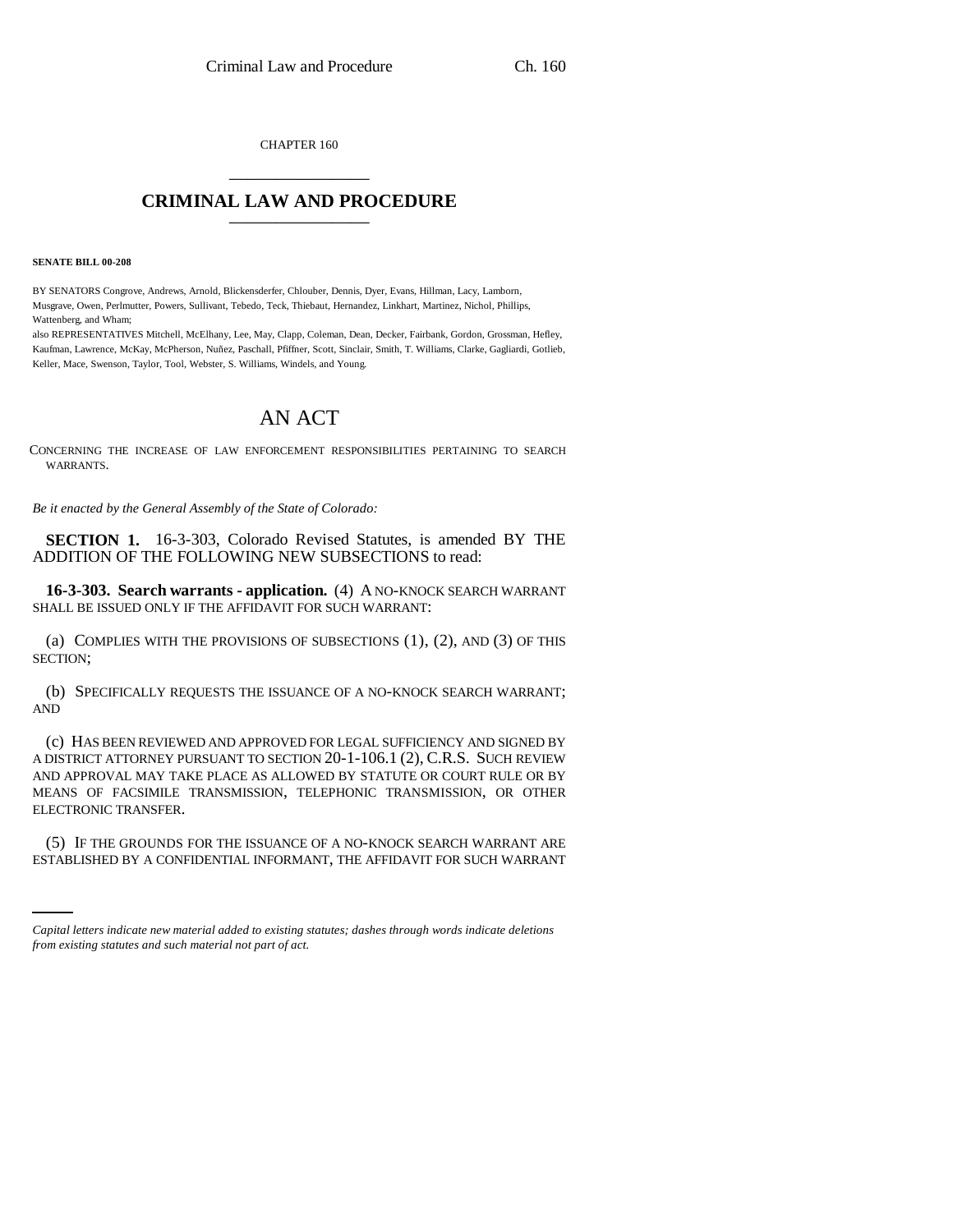## Ch. 160 Criminal Law and Procedure

SHALL CONTAIN A STATEMENT BY THE AFFIANT CONCERNING WHEN SUCH GROUNDS BECAME KNOWN OR WERE VERIFIED BY THE AFFIANT. THE STATEMENT SHALL NOT IDENTIFY THE CONFIDENTIAL INFORMANT.

(6) FOR THE PURPOSES OF THIS SECTION, UNLESS THE CONTEXT OTHERWISE REQUIRES, "NO-KNOCK SEARCH WARRANT" MEANS A SEARCH WARRANT SERVED BY ENTRY WITHOUT PRIOR IDENTIFICATION.

**SECTION 2.** 20-1-106.1, Colorado Revised Statutes, is amended to read:

**20-1-106.1. Preparation and review of affidavits and warrants.** (1) The district attorneys of the several judicial districts in the state of Colorado shall:

(a) Render, in their quasi-judicial capacity, legal advice to peace officers, upon the request of such officers or of the court, pertaining to the preparation and review of affidavits and warrants for arrests, searches, seizures, and nontestimonial identification items;

(b) EXAMINE AND EVALUATE EACH AFFIDAVIT FOR A NO-KNOCK SEARCH WARRANT SOUGHT PURSUANT TO PART 3 OF ARTICLE 3 OF TITLE 16, C.R.S., AND RENDER LEGAL ADVICE REGARDING SUCH AFFIDAVIT TO THE PEACE OFFICER SUBMITTING THE AFFIDAVIT BEFORE SUCH AFFIDAVIT IS SUBMITTED TO A JUDGE. A DISTRICT ATTORNEY, INCLUDING ANY ASSISTANT DISTRICT ATTORNEY, CHIEF DEPUTY DISTRICT ATTORNEY, OR DEPUTY DISTRICT ATTORNEY, SHALL INDICATE APPROVAL OF AN AFFIDAVIT BY PLACING THE DATE AND HIS OR HER SIGNATURE AND ATTORNEY REGISTRATION NUMBER ON THE AFFIDAVIT AS ALLOWED BY STATUTE OR COURT RULE. A DISTRICT ATTORNEY SHALL ONLY SIGN AN AFFIDAVIT FOR A NO-KNOCK SEARCH WARRANT SOUGHT PURSUANT TO PART 3 OF ARTICLE 3 OF TITLE 16, C.R.S., UPON SATISFACTION THAT THE INFORMATION IN SUCH AFFIDAVIT:

(I) FULFILLS THE REQUIREMENTS OF SECTION 16-3-303, C.R.S.; AND

(II) SUPPORTS THE LAWFUL ISSUANCE OF A SEARCH WARRANT PURSUANT TO SECTION 16-3-301, C.R.S.

(2) In the absence of the bad faith performance of these services in their quasi-judicial capacity, THE DUTIES SPECIFIED IN THIS SECTION, the district attorneys of the state of Colorado shall be immune from liability FOR THE PERFORMANCE OF SAID DUTIES; EXCEPT THAT SUCH IMMUNITY SHALL NOT APPLY TO CHARGES OF PERJURY IN THE FIRST DEGREE, PERJURY IN THE SECOND DEGREE, OR FALSE SWEARING BROUGHT PURSUANT TO SECTIONS 18-8-502, 18-8-503, OR 18-8-504, C.R.S., RESPECTIVELY.

(3) THE DIVISION OF CRIMINAL JUSTICE WITHIN THE COLORADO DEPARTMENT OF PUBLIC SAFETY SHALL REVIEW EXISTING POLICIES RELATING TO THE ISSUANCE AND USE OF NO-KNOCK SEARCH WARRANTS PURSUANT TO SECTION 24-33.5-503 (1) (q), C.R.S.

**SECTION 3.** 24-33.5-503 (1), Colorado Revised Statutes, is amended BY THE ADDITION OF A NEW PARAGRAPH to read: